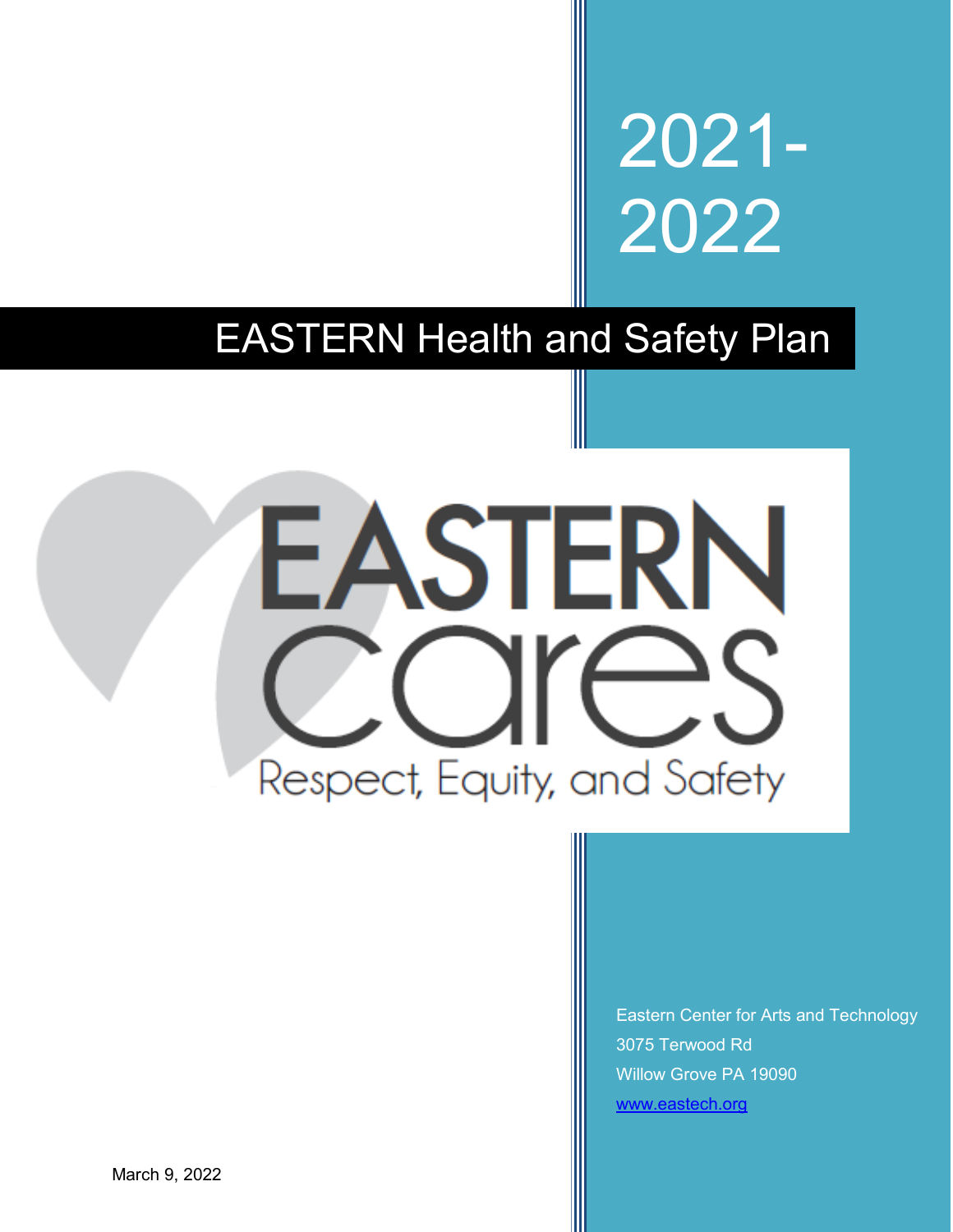# **Overview**

Section 2001(i)(1) of the American Rescue Plan (ARP) Act requires each local education agency (LEA) that receives funding under the ARP Elementary and Secondary School Emergency Relief (ESSER) Fund to develop and make publicly available on the LEA's website a *Safe Return to In-Person Instruction and Continuity of Services Plan*, hereinafter referred to as a *Health and Safety Plan*.

This Health and Safety Plan serves to formalize and communicate the guidelines that Eastern Center for Arts and Technology (EASTERN) will follow for the 2021-2022 school year as we continue to navigate through teaching and learning safely during a pandemic. This plan addresses how EASTERN will maintain the health and safety of students, educators, and other staff, for all instructional and non-instructional school activities during the 2021-2022 school year. The Health and Safety Plan has been tailored to the unique needs of EASTERN and its mission to provide career training. This plan will be posted for public comment from June  $9<sup>th</sup>$ through June 16<sup>th</sup>.



EASTERN will continue to use the special EASTERN Cares logo for the 2021-2022 school year to stress the values our school community will embrace to maintain a safe and inclusive school environment as we continue to navigate these challenging times. If we can all keep Respect, Equity, and Safety as the foundation for everything we do, we can make this world a better place, starting with our own school community. We are all encouraged to come together and care about ourselves, others, and our community at large.

\*LOGO designed by Emma Massinger EASTERN Commercial Art student and Hatboro-Horsham class of 2021.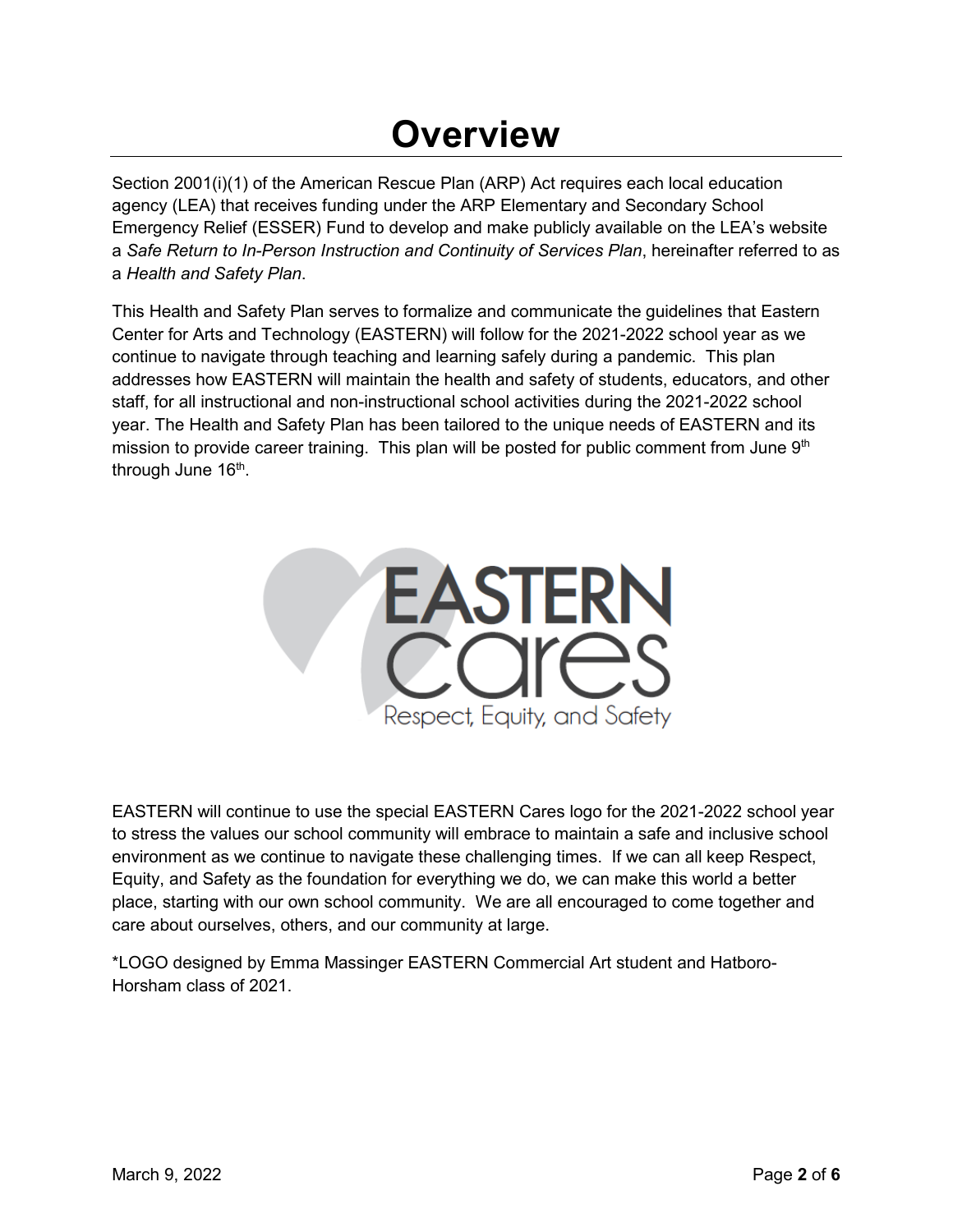## **Health and Safety Plan Summary: Eastern Center for Arts and Technology**

**Initial Effective Date: June 21, 2021 Date of Last Review: January 12, 2022**

### **Date of Last Revision: March 9, 2022**

How will the LEA, to the greatest extent practicable, support prevention and mitigation policies in line with the most up-to-date guidance from the CDC for the reopening and operation of school facilities in order to continuously and safely open and operate schools for in-person learning?

EASTERN receives recommendations and regulations from the Centers for Disease Control (CDC), the Pennsylvania Department of Education (PDE), the Pennsylvania Department of Health (PA DOH), and the Montgomery County Office of Public Health (MCOPH). EASTERN will follow the recommendations made by the Montgomery County Office of Public Health Center for Disease Control regarding masking, distancing, and other preventive and mitigation policies and adhere to any mandates issued by the PA DOH or PDE. Due to the anticipated number of changes to recommendations or requirements that may occur through the 2021-2022 school year, EASTERN will communicate specific and current safety protocols on a separate Safety Protocols document that is posted on the school's website and communicated to students, parents, staff, and other stakeholders.

How will the LEA ensure continuity of services, including but not limited to services to address the students' academic needs, and students' and staff members' social, emotional, mental health, and other needs, which may include student health and food services?

EASTERN serves students from nine districts. Districts provide many of these resources. In events of Covid-related school closures and student absences, EASTERN is prepared to provide instruction virtually to allow for continuity of learning.

1. Use the table below to explain how the LEA will maintain the health and safety of students, educators, and other staff and the extent to which it has adopted policies, and a description of any such policy on each of the following safety recommendations established by the CDC.

| <b>ARP ESSER Requirement</b>                  | <b>Strategies, Policies, and Procedures</b>                                                                                                                                                                                                                                                                                                                                                        |
|-----------------------------------------------|----------------------------------------------------------------------------------------------------------------------------------------------------------------------------------------------------------------------------------------------------------------------------------------------------------------------------------------------------------------------------------------------------|
| a. Universal and correct<br>wearing of masks; | <b>EASTERN</b> will consider recommendations from the<br>Montgomery County Office of Public Health, the Center<br>for Disease Control and participating district protocols to<br>determine when masking is required, recommended, or<br>optional. Changes to masking protocols may be made<br>upon the recommendation of the Executive Director<br>and approval from the Superintendent of Record. |
|                                               | When masks are required, signs teaching how to<br>correctly wear a mask will be posted.                                                                                                                                                                                                                                                                                                            |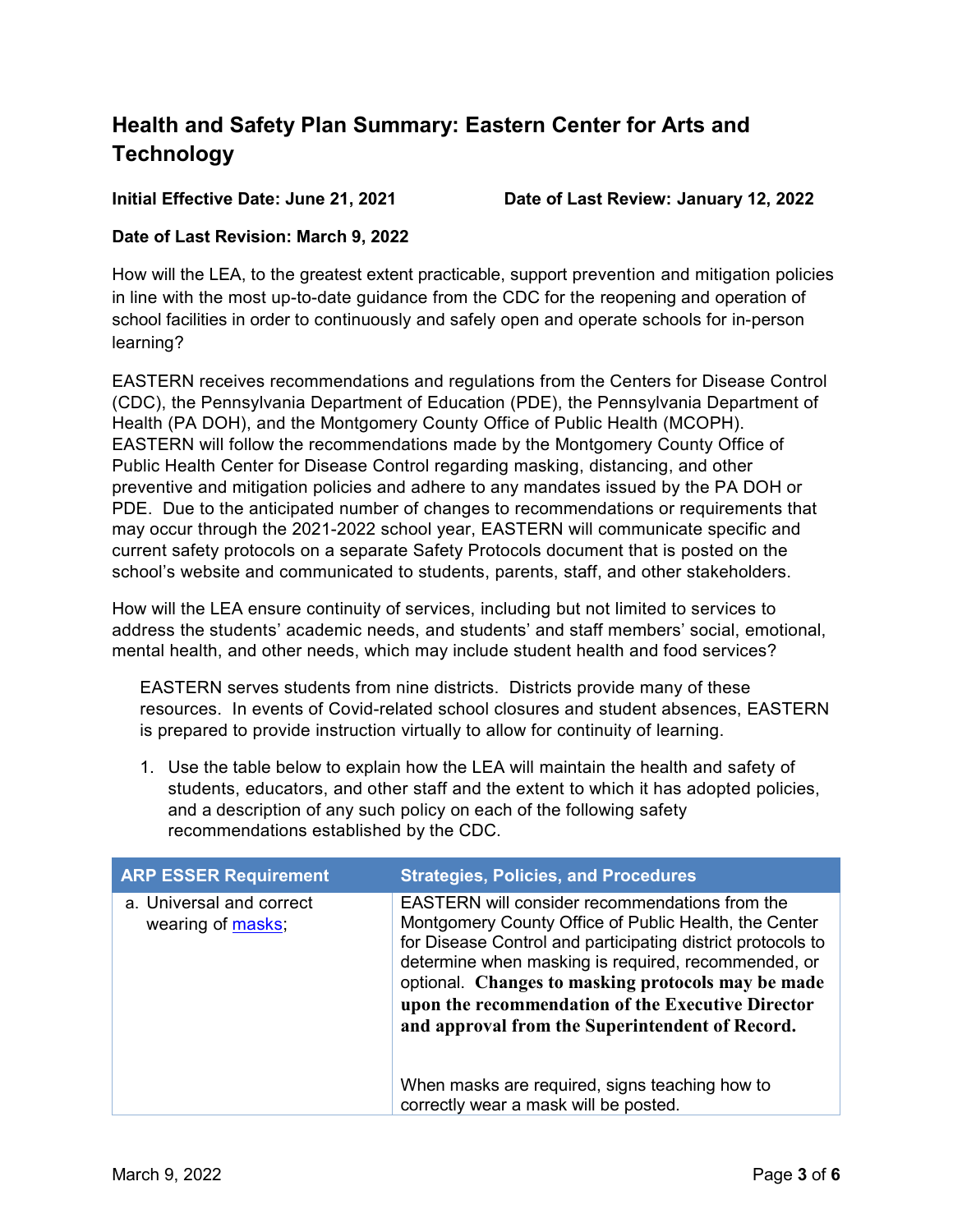| <b>ARP ESSER Requirement</b>                                                                                                                      | <b>Strategies, Policies, and Procedures</b>                                                                                                                                                                                                                                                                                                                                                                                                                                                                                                                                                                                                             |
|---------------------------------------------------------------------------------------------------------------------------------------------------|---------------------------------------------------------------------------------------------------------------------------------------------------------------------------------------------------------------------------------------------------------------------------------------------------------------------------------------------------------------------------------------------------------------------------------------------------------------------------------------------------------------------------------------------------------------------------------------------------------------------------------------------------------|
| b. Modifying facilities to allow<br>for <i>physical distancing</i> (e.g.,<br>use of cohorts/podding);                                             | Students at EASTERN function in a cohort/pod for half a<br>day, learning with the same students within their cohort.<br>EASTERN will maintain physical distancing guidelines<br>following recommendations of the Montgomery County<br>Office of Public Health and aligned to participating<br>district protocols. When recommendations and district<br>protocols provide an opportunity to choose between<br>multiple options, EASTERN's decision will be made in<br>conjunction with feedback from the member districts.                                                                                                                               |
| c. Handwashing and respiratory<br>etiquette;                                                                                                      | Sanitizing stations will be positioned at each entrance of<br>the school and within each classroom/office area. Signs<br>will be posted reminding staff and students of the<br>importance of handwashing and respiratory etiquette.                                                                                                                                                                                                                                                                                                                                                                                                                     |
| d. Cleaning and maintaining<br>healthy facilities, including<br>improving ventilation;                                                            | Ventilation was improved in preparation for the 2020-<br>2021 school year. EASTERN will continue to implement<br>cleaning protocols which include disinfecting program<br>spaces after each session, high-touch areas, and<br>offices.                                                                                                                                                                                                                                                                                                                                                                                                                  |
| e. Contact tracing in<br>combination with <b>isolation</b><br>and quarantine, in<br>collaboration with the State<br>and local health departments; | EASTERN will continue to assist the MCOPH with<br>contact tracing, as required, using their<br>recommendations to assist families and staff with<br>understanding isolation and quarantine requirements.                                                                                                                                                                                                                                                                                                                                                                                                                                                |
| f. Diagnostic and screening<br>testing;                                                                                                           | EASTERN may, pending access to free testing,<br>administer antigen testing for the following scenarios:<br>To allow Cosmetology students to perform live<br>$\bullet$<br>work on another student which may prevent the<br>students from social distancing and may require at<br>least one student to remove their mask.<br>Practical Nursing or Allied Health students who<br>$\bullet$<br>require a negative test to participate in clinical<br>experiences at local health care facilities.<br>Events whereby antigen testing may increase<br>٠<br>access to the event or safety of the event.<br>Other scenarios as deemed appropriate.<br>$\bullet$ |
| g. Efforts to provide<br>vaccinations to school<br>communities;                                                                                   | <b>EASTERN's member districts and the MCOPH have</b><br>provided information, resources, or space to administer<br>vaccinations to school communities.                                                                                                                                                                                                                                                                                                                                                                                                                                                                                                  |
| h. Appropriate accommodations<br>for students with disabilities<br>with respect to health and<br>safety policies; and                             | <b>EASTERN</b> shall ensure that all students with disabilities<br>receive appropriate accommodations as outlined in their<br>Individual Education Plan.                                                                                                                                                                                                                                                                                                                                                                                                                                                                                                |
| i. Coordination with state and                                                                                                                    | EASTERN will work collaboratively with the MCOPH,<br>and any other required agencies to report positive                                                                                                                                                                                                                                                                                                                                                                                                                                                                                                                                                 |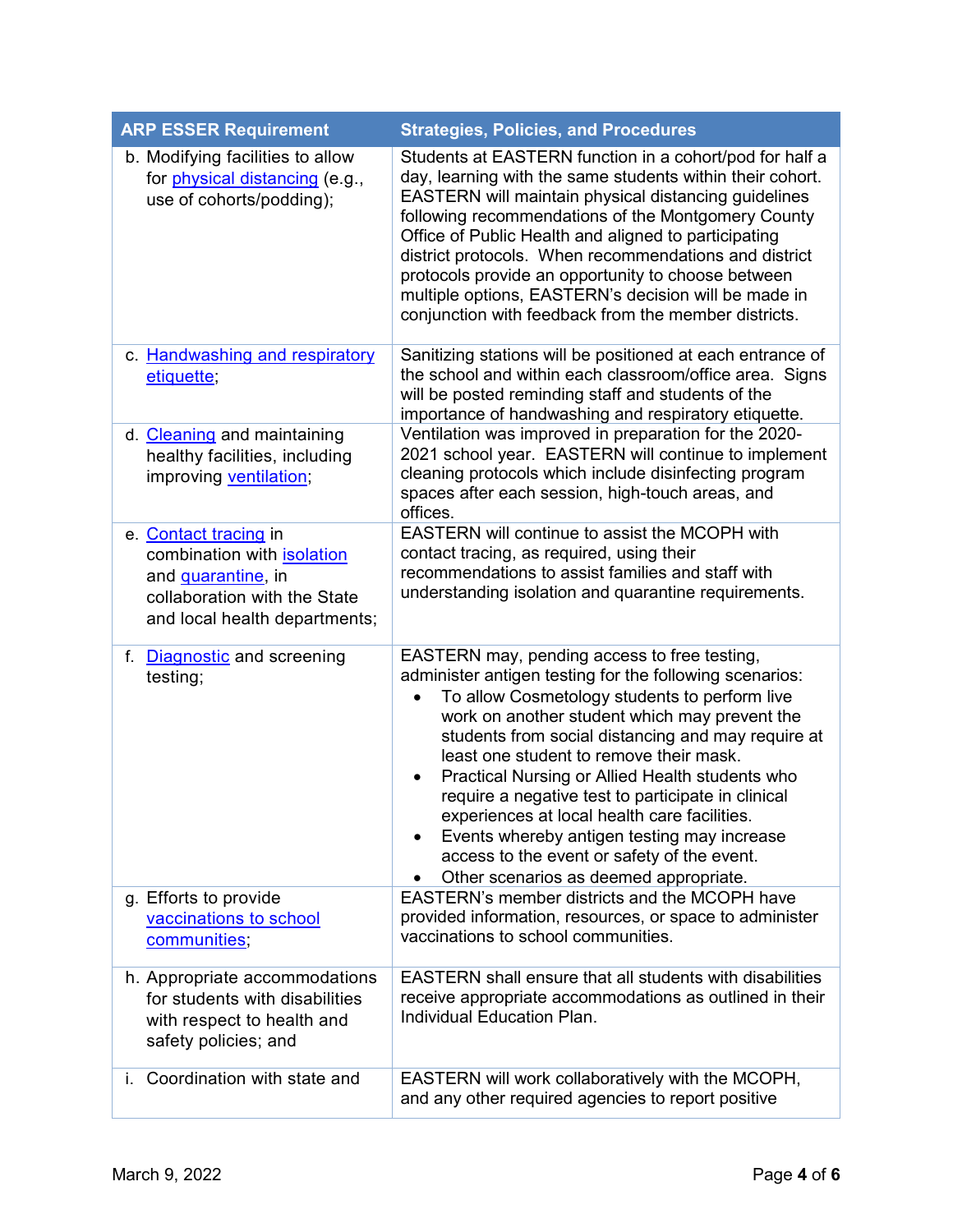| <b>ARP ESSER Requirement</b> | <b>Strategies, Policies, and Procedures</b>                                                     |
|------------------------------|-------------------------------------------------------------------------------------------------|
| local health officials.      | cases, monitor COVID-19 data, receive safety<br>recommendations, and contact-trace as required. |